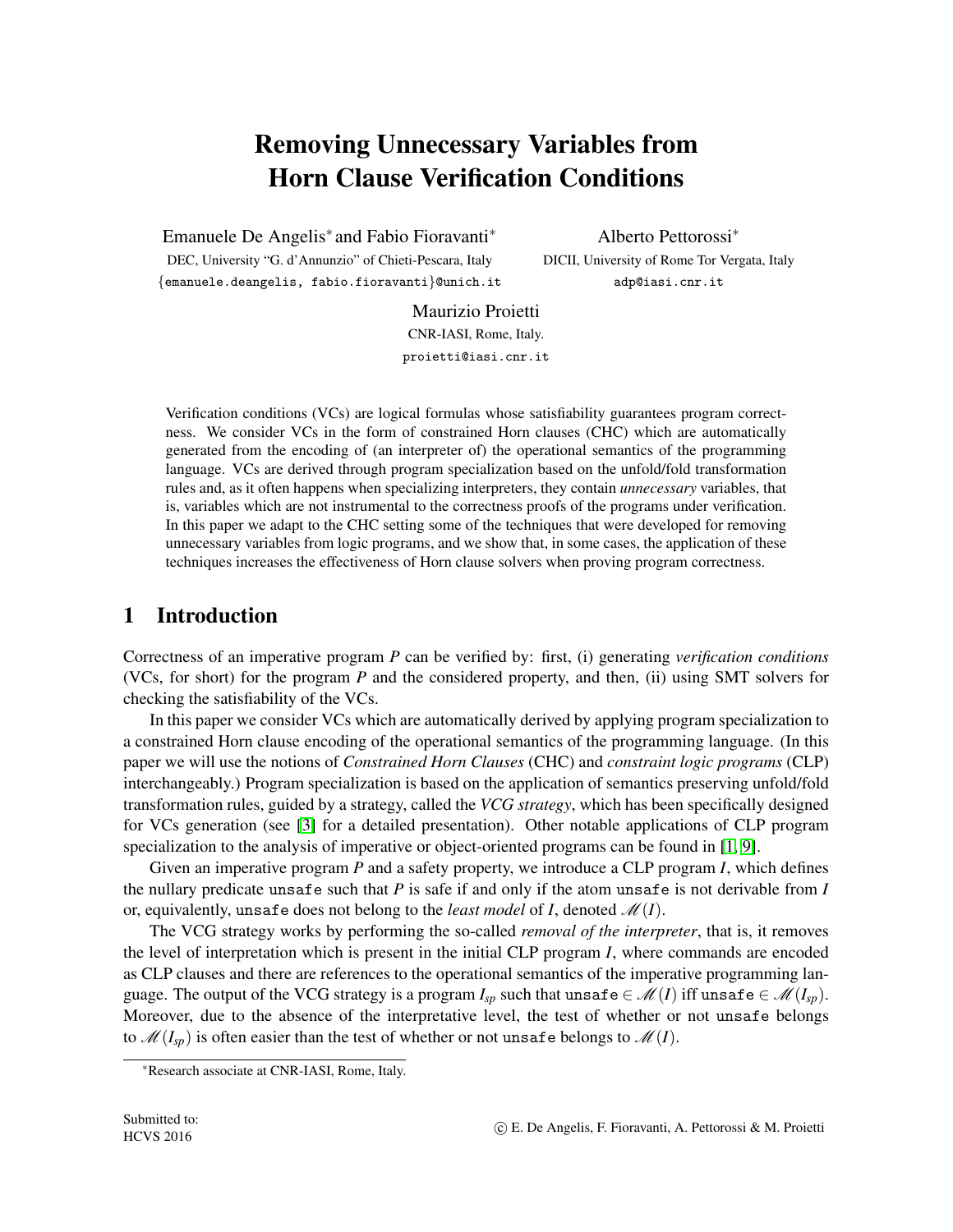The specialization-based approach for generating VCs is parametric with respect to: (i) the imperative program  $P$ , (ii) the operational semantics of the imperative language in which the program  $P$  is written, (iii) the property to be proved, and (iv) the logic used for specifying the property of interest (in this case, the reachability of an unsafe state).

One of the most significant advantages of this approach is that it enables the design of widely applicable VC generators for programs written in different programming languages, and for different operational semantics of languages with the same syntax, by making small modifications only [\[3\]](#page-6-0).

#### <span id="page-1-0"></span>2 Removing Unnecessary Variables

It is well known that program specialization and transformation techniques often produce clauses with more arguments than those that are actually needed [\[7,](#page-6-3) [10,](#page-6-4) [6\]](#page-6-5). Thus, it is not surprising to observe that such a side-effect also occurs when generating VCs via program specialization. Indeed, it is often the case that some of the variables occurring in the CLP program *Isp*, which is generated by the VCG strategy, are not actually needed to check whether or not unsafe  $\in \mathcal{M}(I_{sp})$ . Avoiding those unnecessary variables, and thus deriving predicates with smaller arity, can increase the effectiveness and the efficiency of applying Horn clause solvers, and proving program correctness.

Now we present two transformation techniques which allow us to reduce the number of arguments of the predicates used in the VCs. These techniques extend to the case of CLP programs similar techniques that have been developed for logic programs [\[7,](#page-6-3) [10\]](#page-6-4). The first technique is a transformation strategy, called the *Non-Linking variable Removal strategy* (or the *NLR strategy*, for short) that removes variables occurring as arguments of an atom in the body of a clause, but that do not occur elsewhere in the clause. The second technique, called the *constrained FAR algorithm* (or the *cFAR algorithm*, for short), is a generalization of a liveness analysis, and removes arguments that are not actually used during program execution.

1. Non-Linking variable Removal Strategy. First we consider the NLR strategy, whose objective is to remove the *non-linking variables*, which are defined as follows.

**Definition 1 (Linking variables** [\[10\]](#page-6-4)) Let C be the clause  $H : -c$ , L, B, R, where: c is a constraint, L and R are (possibly empty) conjunctions of atoms, and B is an atom. The set of *linking variables* of B in *C*, denoted by *linkvars*(B,*C*), is *vars*(B)∩*vars*({H,c,L,R}). The set of *non-linking variables* of B in *C* is *vars*(B)−*linkvars*(B,*C*).

Before presenting the NLR strategy, we see it in action in an example. Let us consider the C program *P* in Figure [1.](#page-2-0) We want to verify the Hoare triple  $\{x \ge 0\}$  *P*  $\{y \le 0\}$ . By applying the VCG strategy, we get the set of clauses *P*1 in Figure [1,](#page-2-0) where unsafe holds iff the Hoare triple is not valid. In *P*1 the non-linking variables have been underlined. Then, by applying the NLR strategy, we get the set of clauses *P*2 without non-linking variables (see Figure [2\)](#page-3-0). *P*1 and *P*2 are equivalent with respect to the query unsafe, in the sense that unsafe  $\in \mathcal{M}(P1)$  iff unsafe  $\in \mathcal{M}(P2)$ .

In particular, NLR replaces the predicates newp1 and newp2, which are called with the non-linking variables X2, Y1, and Y2 (see clauses [1](#page-2-1) and [2](#page-2-2) of *P*1 in Figure [1\)](#page-2-0), with two new predicates newp3 and newp4, respectively, whose arguments are linking variables only. Note that the removal of the two arguments Y1 and X2 of newp1, which are the non-linking variables in clause [1,](#page-2-1) determines in clause [2](#page-2-2) the removal of the two arguments Y1 and X2, which are *linking* variables of newp2. Thus, from newp2 with six arguments in clause [2,](#page-2-2) by removing also the non-linking variable Y2, we get the predicate newp4 in clauses [3'.](#page-3-1) and [4'.](#page-3-2) of program *P*2 with three arguments only (see Figure [2\)](#page-3-0).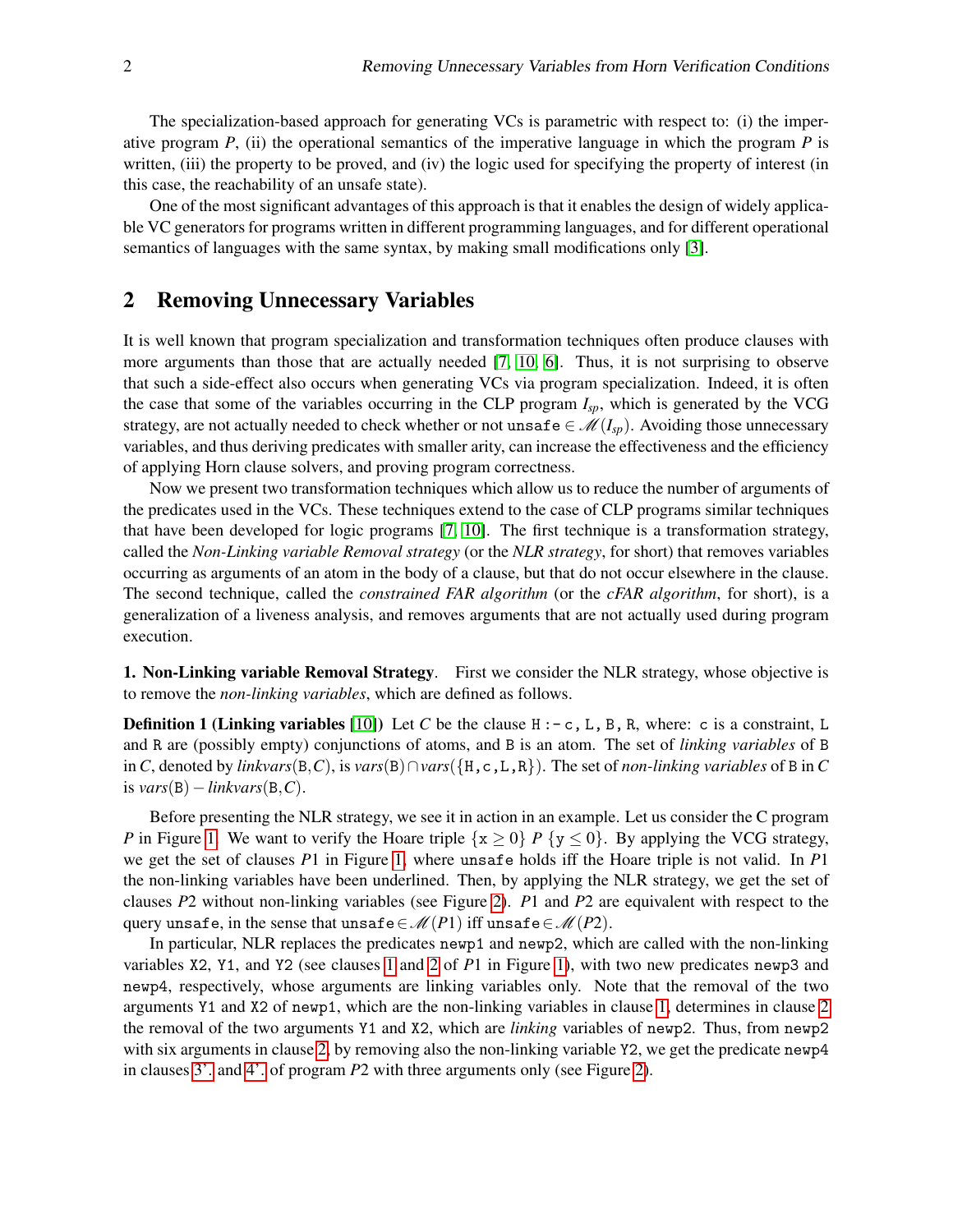```
int x,y;
void main() {
  int z=x+1;
  while(z < = 9)z=z+1;
  y=z;
}
The C program P
                                     1. unsafe:- X1>=0, Y2=<0, newp1(X1,Y1,X2,Y2).
                                     2. newp1(X1,Y1,X2,Z2):- Z1=X1+1,
                                            newp2(X1, Y1, Z1, X2, Y2, Z2).
                                     3. newp2(X1,Y1,Z1,X2,Y2,Z2):- Z1=<9, Z3=Z1+1,
                                            newp2(X1,Y1,Z3,X2,Y2,Z2).
                                     4. newp2(X1,Y1,Z1,X1,Y1,Z1):- Z1>=10.
                                     Program P1: Verification Conditions obtained by VCG
```
<span id="page-2-0"></span>Figure 1: Program *P*1 is the set of Verification Conditions VCs obtained by applying the VCG strategy starting from the C program *P*, the initial condition  $x \ge 0$  and the error property  $y \le 0$ .

The NLR strategy consists in a repeated application of the *unfolding*, *definition introduction* and *folding* transformation rules [\[4\]](#page-6-6).

We assume that the input of NLR is any CLP program *Prog*. To keep the notation simple, we will identify a tuple of variables with the set of variables occurring in it. The union of two tuples is constructed by erasing duplicate elements.

During the execution the NLR strategy maintains in a set *Defs* all the definitions that have been introduced so far. Every definition clause in *Defs* is unfolded with respect to the leftmost atom in its body, thereby producing a set of clauses *S*. Then every clause in *S* is folded (repeatedly, with respect all atoms in its body) by using either definitions that already occur in *Defs* or new definitions that are introduced in *Defs* for performing those folding steps.

The peculiarity of the NLR strategy lies in the careful management of the set of variables occurring in the head of the definition clauses.

Let *C* be a clause in *S* of the form:  $H: -c, L, B, R$ , where the predicate symbol of *B* occurs in *Prog*. If *C* cannot be folded w.r.t. the atom B using any clause in *Defs*, then we have to introduce a new definition clause as explained below. First, we consider a definition whose head contains only the linking variables of the atom B in the clause *C*.

Let *F* be newp(P):- B, where newp is a predicate symbol not occurring in the set *Prog*∪ *Defs*, and P is the set *linkvars*(B,*C*) of the linking variables of B in *C*.

If the set *Defs* contains a clause *D* of the form newq( $Q$ ) : - S such that, for some renaming substitution  $\vartheta$ , B $\vartheta$  = S, then we replace the clause *D* in *Defs* with the clause newp(L):-B, where L=P $\vartheta \cup \mathbb{Q}$ . Otherwise, we introduce the definition clause *F* and we add it to *Defs*.

The introduction of the definition  $F$  might seem to be the best choice in the sense that it contains exactly the head variables which are actually needed for folding the clause *C*. However, (variants of) B can also occur in some other clauses to be folded. Thus, if we directly introduce definitions whose heads contain linking variables only, we run the risk of generating several definitions with the same atom in the body and different sets of variables in the head (modulo renaming).

In order to keep the number of definitions low (and this will often improve the ability of proving program correctness), instead of introducing multiple definitions containing the same atom in the body, by applying the NLR strategy, we merge them in a single definition whose set of head variables is the union of the head variables occurring in the merged definitions (modulo renaming).

The NLR strategy terminates when all clauses in *Defs* have been unfolded and no new definition need to be introduced for folding.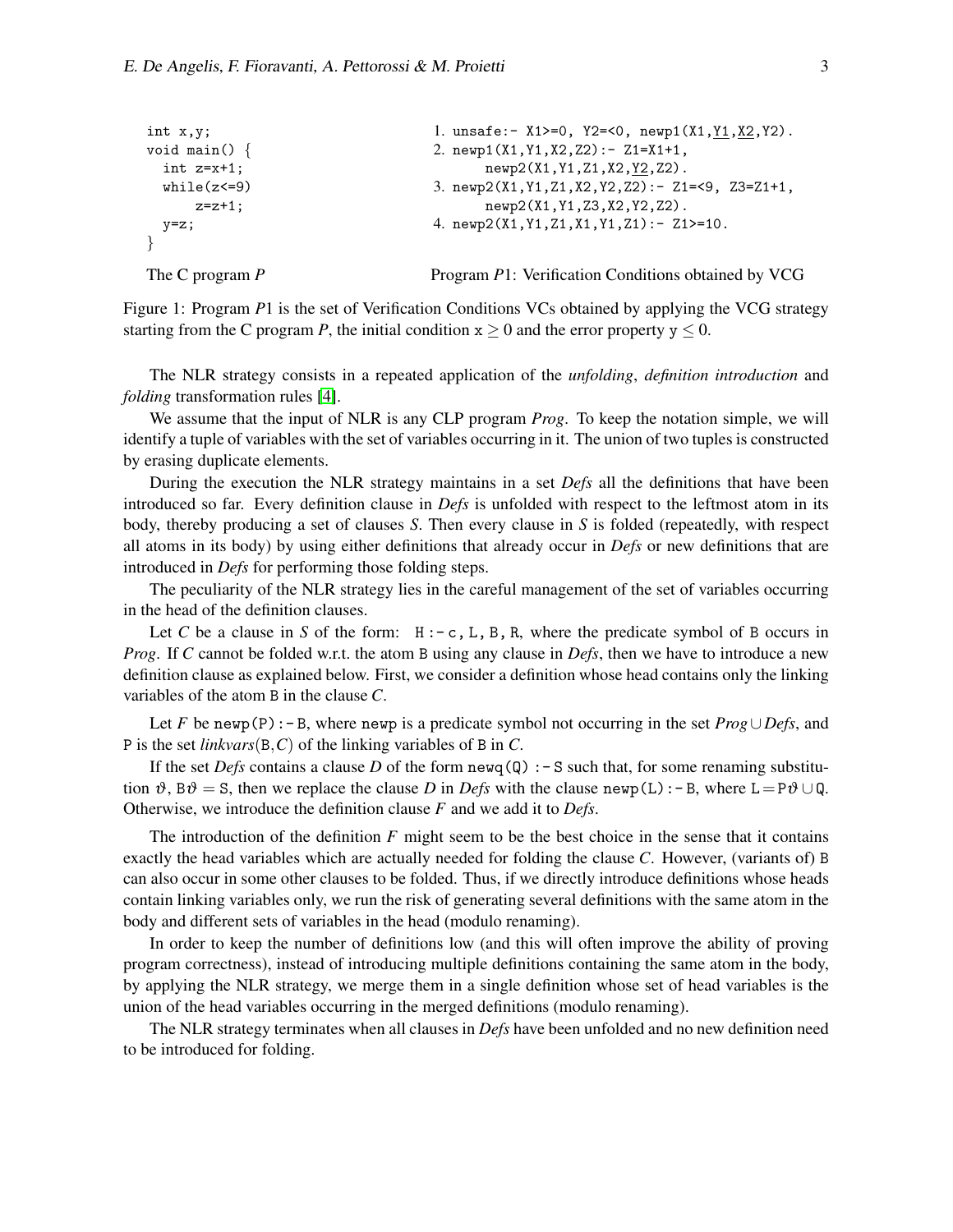<span id="page-3-1"></span>

| 1'. unsafe:- $X1>=0$ , $Y2=<0$ , $newp3(X1, Y2)$ .         | 1". unsafe:- $X1>=0$ , $Y2=<0$ , $newp3(X1, Y2)$ .     |  |  |
|------------------------------------------------------------|--------------------------------------------------------|--|--|
| 2'. $newp3(X1, Z2) := Z1 = X1 + 1$ , $newp4(X1, Z1, Z2)$ . | 2". $newp3(X1, Z2) := Z1 = X1 + 1$ , $newp4(Z1, Z2)$ . |  |  |
| 3'. $newp4(X1, Z1, Z2)$ : - Z1=<9, Z3=Z1+1,                | 3". $newp4(Z1, Z2) : -Z1=<9, Z3=Z1+1,$                 |  |  |
| $newp4(X1, Z3, Z2)$ .                                      | $newp4(Z3,Z2)$ .                                       |  |  |
| 4'. $newp4(X1, Z1, Z1)$ : - Z1>=10.                        | 4". $newp4(Z1, Z1) := Z1>=10$ .                        |  |  |
| P2: Verification Conditions obtained by NLR                | P3: Verification Conditions obtained by cFAR           |  |  |

<span id="page-3-2"></span><span id="page-3-0"></span>Figure 2: Program *P*2 and Program *P*3 are the Verification Conditions VCs obtained by applying the NLR strategy and the cFAR algorithm, respectively.

Theorem 1 (Termination and Correctness of the NLR Strategy) *Given any CLP program Prog, the NLR strategy terminates and produces a CLP program*  $Prog'$  *such that*  $\text{unsafe} \in \mathcal{M}(Prog)$  *holds iff*  $\texttt{unsafe} \in \mathscr{M}(\textit{Prog}') \textit{ holds}.$ 

2. Constrained FAR Algorithm (cFAR). Now we present an extension to constraint logic programs of the FAR algorithm presented in [\[7\]](#page-6-3) for removing redundant arguments from logic programs. The objective of the FAR algorithm is to remove arguments that are not actually used during every computation of the program at hand. Indeed, it has been shown in [\[5\]](#page-6-7) that the FAR algorithm can be seen as a generalization of the liveness analysis.

In Figure [2](#page-3-0) we show the effect of applying the cFAR algorithm to the CLP program *P*2 obtained by the NLR strategy. The output of the algorithm is the CLP program *P*3. Note that in program *P*3 the predicate symbol newp4 denotes a different relation with respect to the one in program *P*2, because in *P*3 it has arity 2 and not 3.

In order to define the constrained FAR algorithm we need to introduce some preliminary notions, some of which have been adapted from [\[7\]](#page-6-3).

Definition 2 (Erasure, Erased Atom, Erased Clause, Erased Program) (i) *An* erasure *is a set of pairs each of which is of the form*  $(p, k)$ *, where*  $p$  *is a predicate symbol of arity n and*  $1 \leq k \leq n$ *.* 

(ii) *Given an erasure E and an atom* A *whose predicate symbol is* p, the erased atom  $A|_E$  *is obtained by dropping all the arguments that occur at position k, for some*  $(p, k) \in E$ .

(iii) *Given an erasure E and a clause C (respectively, a CLP program Prog), the* erased clause  $C|_E$ *(respectively, the* erased program  $Prog|_E$ *) is obtained by replacing all atoms* A *in C (respectively, in Prog)* by  $A|_E$ .

In order to avoid the risk of collisions between predicate symbols after erasing some arguments, we assume that *Prog* does not contain identical predicate symbols with different arity.

Obviously, we are interested in removing redundant arguments without altering the semantics of the original program, in the sense captured by the following definition.

Definition 3 (Correctness of Erasure) *An erasure E is correct for a program Prog if, for all atoms* A *we have that:*  $A \in \mathcal{M}(Prog)$  *iff*  $A|_E \in \mathcal{M}(Prog|_E)$ .

Since we are dealing with constraint logic programs, the notion of multiple occurrences of a variable which is used in the original formulation of FAR [\[7\]](#page-6-3), needs to be generalized as follows. In this paper we assume that a constraint is a conjunction of  $h \geq 0$  atomic constraints in the theory  $\mathscr A$  of linear integer arithmetics and integer arrays.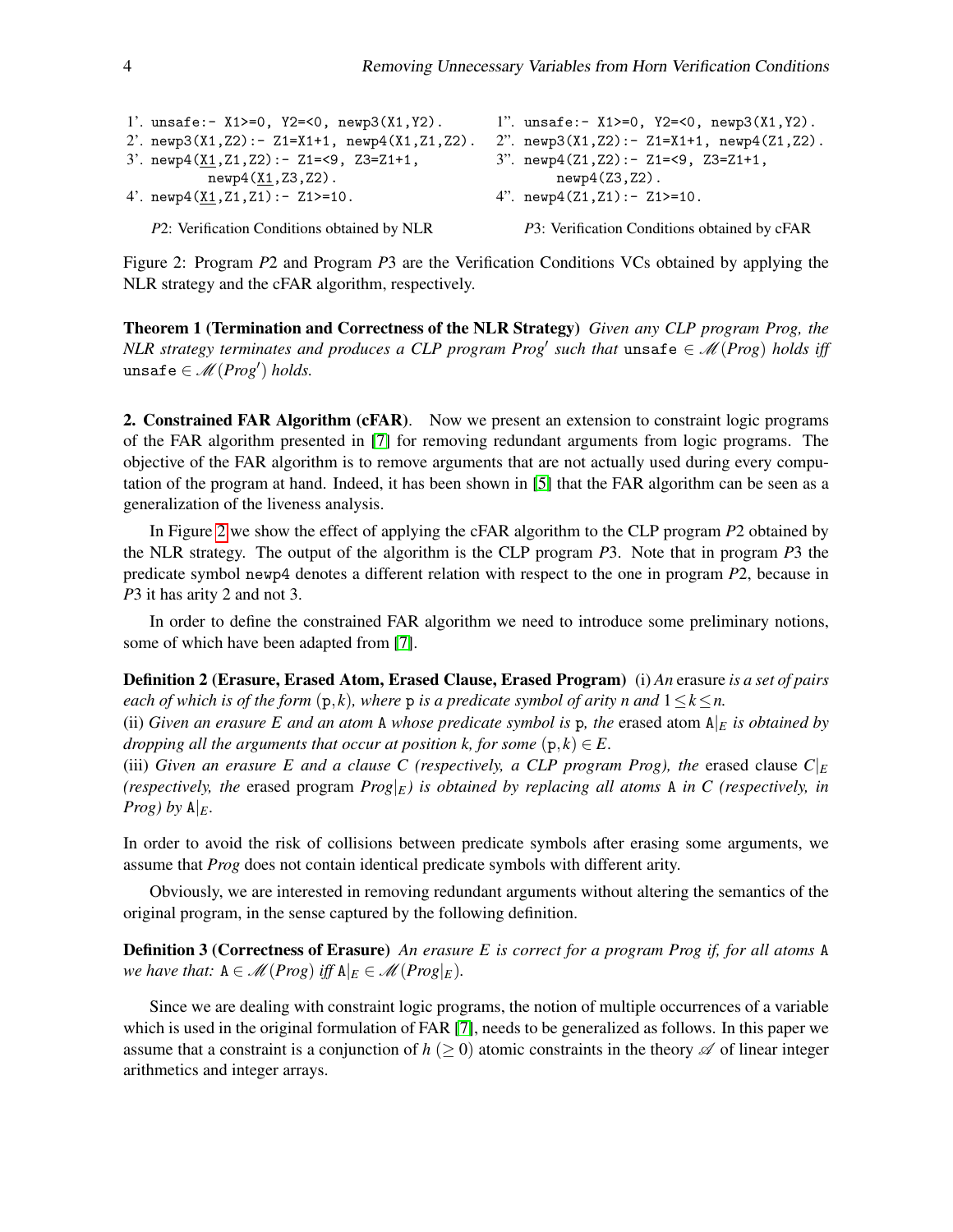Definition 4 (Variable Constrained to Another Variable) *Given two variables* X *and* Y *and a constraint* c *of the form*  $c_1 \wedge \ldots \wedge c_h$ *, we say that* X *is constrained to* Y *(in* c) *if there exists*  $c_j$ *, with*  $1 \leq j \leq h$ *, such that either (i)*  $\{X,Y\} \subseteq \text{vars}(c_1)$ *, or (ii) there exists a variable* Z *such that (ii.1) in*  $\{X,Z\} \subseteq \text{vars}(c_1)$ *and (ii.2)* Z *is constrained to* Y *(in* c*).*

We are now ready to introduce the notion of *safe erasure* that will be used during the application of the constrained FAR algorithm.

**Definition 5 (Safe Erasure)** *Given a program Prog, an erasure E is* safe *if, for all*  $(p, k) \in E$  *and clauses* H :  $-c$ , G *in Prog, where H is of the form*  $p(X1, ..., Xn)$  *and* c *is of the form*  $c_1 \wedge ... \wedge c_h$ *, we have that: (i)*  $X_k$ *is a variable and*  $\mathscr{A} \models \forall X_k. \exists Y1,..., Ym.$  c, with  $\{Y1,..., Ym\} = \text{vars}(c) - \{X_k\}$ , *(ii)*  $X_k$  *is not constrained to any other variable occurring in* H, and (iii)  $X_k$  *is not constrained to any variable occurring in*  $G|_E$ *.* 

Similarly to what has been done in [\[7\]](#page-6-3), it can be shown that if an erasure *E* is safe then it is also correct.

The cFAR algorithm takes as input a CLP program *Prog*, computes a correct erasure *E*, and produces as output the program *Prog*|*E*. The algorithm starts by initializing the current erasure *E* to the *full erasure*, that is, the set of all erasures  $(p, k)$  where *p* is a predicate of arity *n* occurring in *Prog* and  $1 \leq k \leq n$ . Then, the algorithm proceeds by removing from *E* all erasures that are not safe, until a fixpoint is reached.

The cFAR algorithm terminates and preserves the least-model semantics, as stated by the following theorem.

Theorem 2 (Termination and Correctness of the cFAR Algorithm) *Given any CLP program Prog, the cFAR algorithm terminates and produces a CLP program Prog*| $E$  *such that* unsafe  $\in \mathcal{M}(Prog)$ *iff* unsafe  $\in \mathcal{M}(Prog|_E)$ .

Finally, we would like to note that, even if the objectives of the NLR and cFAR transformations are similar, they work in a different way. While NLR starts from the predicate unsafe and proceeds by unfolding in a goal directed fashion, cFAR is goal independent. It can be shown that, in general, the two transformations have incomparable effects.

#### 3 Experimental evaluation

We have used the VeriMAP tansformation and verification system [\[2\]](#page-6-8) for evaluating the techniques presented in this paper. We have considered 320 verification problems for C programs (227 of which are safe and the remaining 93 are unsafe). We have applied the VCG strategy for generating the Verification Conditions VCs using a multi-step semantics [\[3\]](#page-6-0). The C programs and the VCs we have generated are available at: http://map.uniroma2.it/vcgen. Then, we have checked the satisfiability of the VCs by giving them as input to the Z3 Horn solver [\[8\]](#page-6-9) (with the PDR engine). Finally, we have applied the NLR and cFAR transformations presented in Section [2](#page-1-0) to evaluate the effect of these transformations in terms of efficiency and efficacy.

Improving effectiveness of solving. In Table [1](#page-5-0) we show the experimental results obtained by using VeriMAP and Z3. Column 'VCG; Z3' reports the results obtained by applying the VCG strategy and then the Z3 solver. Column 'VCG; NLR; Z3' reports the results obtained, for the problems not solved by 'VCG; Z3', by applying VCG, followed by the NLR transformation, and then Z3. Column 'VCG; NLR; cFAR; Z3' reports the results obtained, for the problems not solved by 'VCG; NLR; Z3', by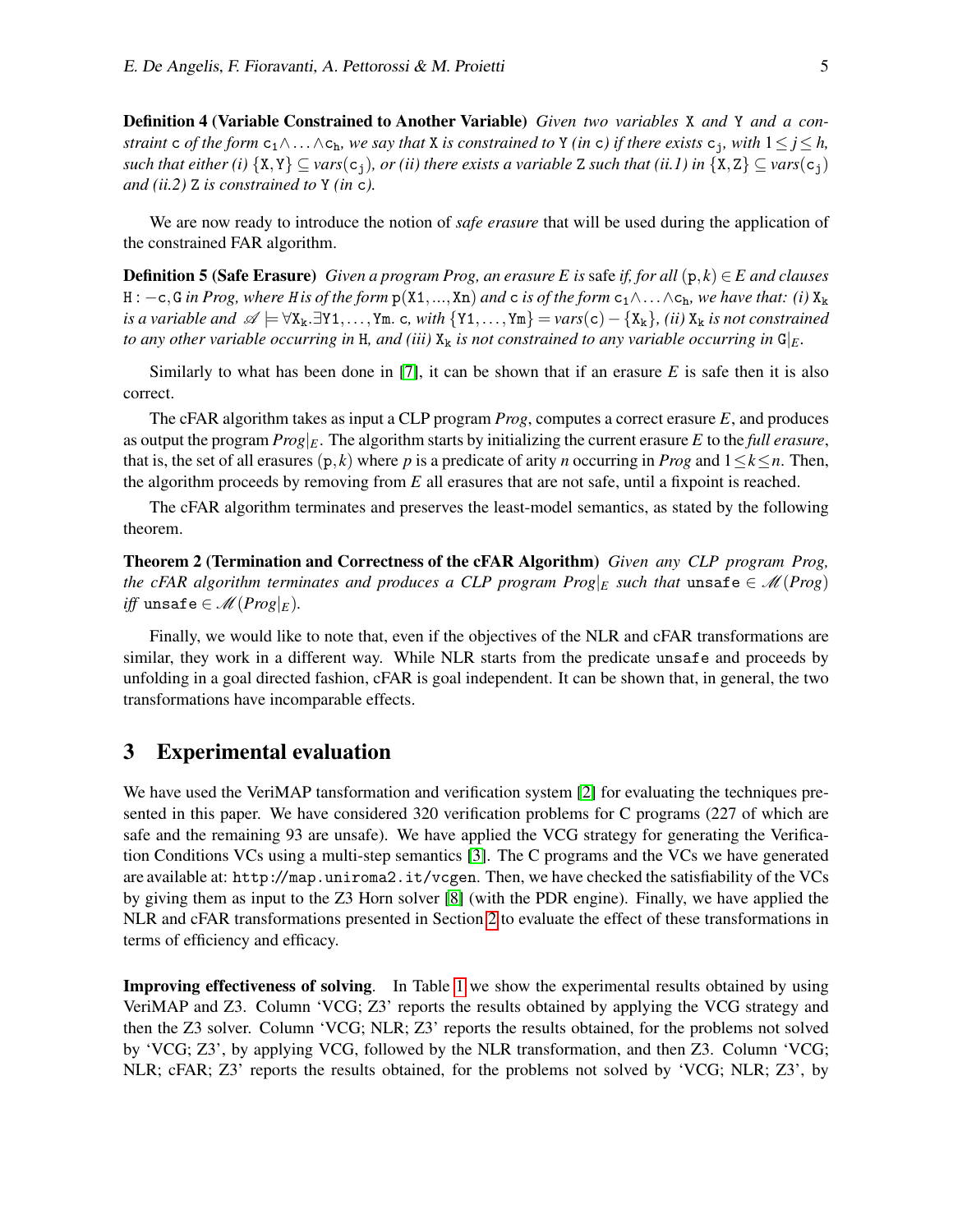|                  |                 | VCG; Z3 | VCG; NLR; Z3 | VCG; NLR; cFAR; Z3 |
|------------------|-----------------|---------|--------------|--------------------|
| $\mathcal{C}$    | Correct answers | 196     |              | 9                  |
| S                | safe problems   | 144     | 3            | 7                  |
| $\boldsymbol{u}$ | unsafe problems | 52      | 4            | 2                  |
| to               | <b>Timeouts</b> | 124     | 117          | 108                |
| n                | Total problems  | 320     | 124          | 117                |
| $t_{VCG}$        | VCG time        | 40.65   | 20.48        | 4.57               |
| $t_{\text{NLR}}$ | NLR time        |         | 58.39        | 9.53               |
| $t_{\rm cFAR}$   | cFAR time       |         |              | 304.84             |
| st               | Z3 solving time | 2704.95 | 988.15       | 649.56             |
| tt               | Total time      | 2745.60 | 1067.02      | 968.50             |
| at               | Average time    | 14.01   | 152.43       | 107.61             |

<span id="page-5-0"></span>Table 1: Verification results obtained by using Z3 on the output generated by applying VCG and the auxiliary transformations NLR and cFAR. The timeout limit time is five minutes. Times are in seconds.

applying VCG, followed by NLR, then cFAR, and finally Z3. Lines  $(t_{VCG})$ ,  $(t_{NLR})$ , and  $(t_{cFAR})$  report the time taken by the execution of the VCG, NLR, and cFAR transformations, respectively, to produce the verification conditions for which Z3 was able to return the correct answers (that is, to show the satisfiability or the unsatisfiability of the clauses). Line (*st*) reports the time taken by Z3 to produce the correct answers.

The NLR transformation enables Z3 to prove 7 additional verification problems. In particular, it allows Z3 to prove the program ntdrvsimpl-cdaudio simpl1 unsafeil.c, which is the biggest program in the benchmark set (2.1 KLOC). Concerning the time required for executing the NLR transformation in this example, we want to point out that this program takes 91% of the total NLR time  $(t_{NLR})$ , that is 53.04 seconds. Therefore, the remaining 6 programs only require 5.35 seconds to be transformed. The cFAR transformation allows Z3 to prove 9 additional verification problems. In this case, about 89% of the total cFAR time  $(t_{cFAR})$ , that is, 271.62 seconds, is required for specializing two programs, namely ntdrvsimpl-diskperf simpl1 safeil.c (98.82 seconds) and ntdrvsimpl-floppy simpl3 safeil.c (172.80 seconds) whose size is about 1 KLOC each.

### 4 Conclusions

In this paper we have shown that the effectiveness of Horn clause solvers at proving the satisfiability of VCs can be improved by the use of program transformations that remove unnecessary variables.

As future work, we would like to investigate in more depth how the structure of the VCs influences the heuristics adopted by Horn solvers. Hopefully, this would allow us to tune the VCG strategy for generating VCs that are easier to be proved.

#### Acknowledgements

The authors would like to thank the GNCS - INdAM for the Research Grant 2016 "Verifica Automatica di Proprieta Relazionali di Programmi". `